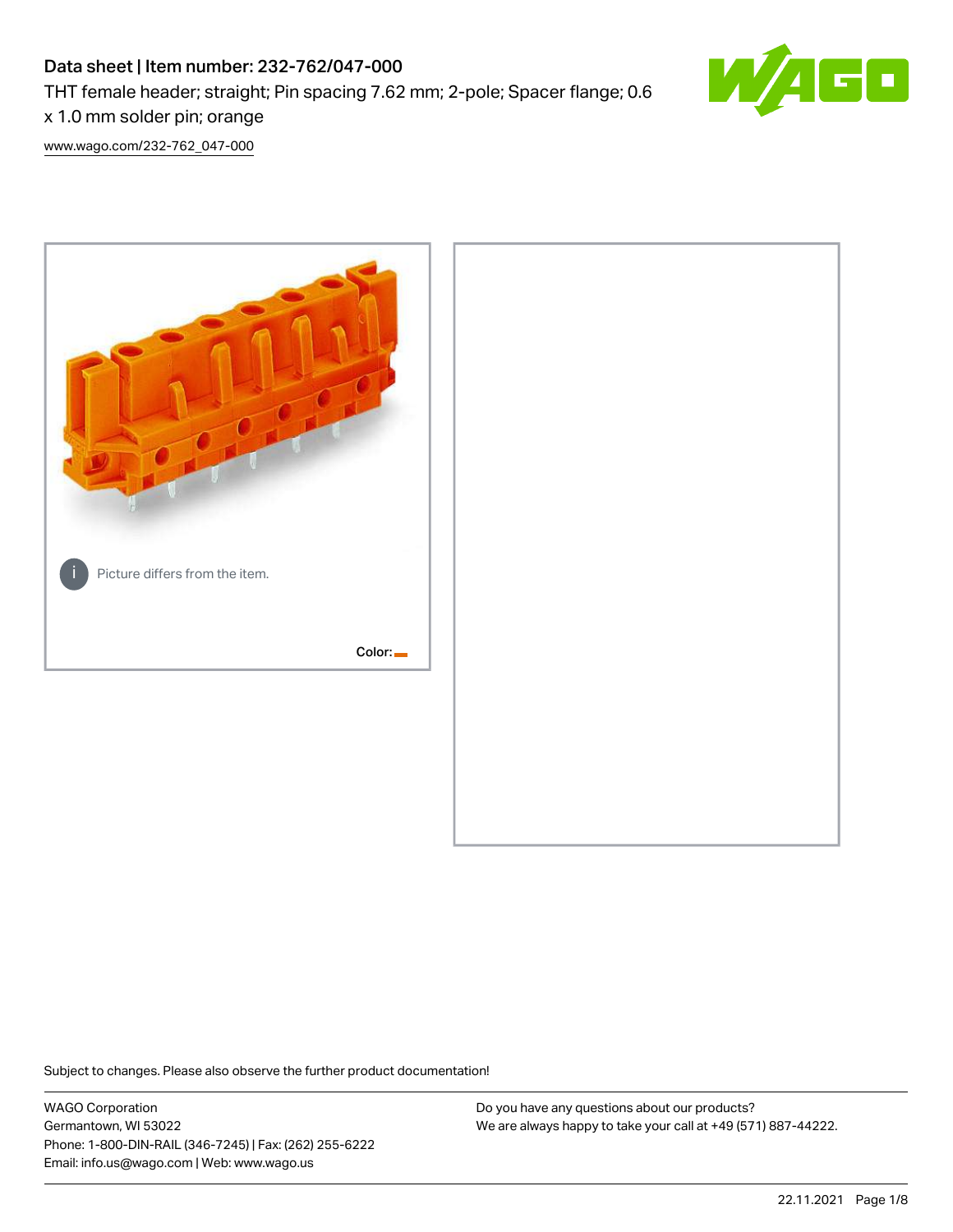

Dimensions in mm

 $L =$  (pole no.  $-1$ ) x pin spacing  $+5.08$  mm

 $L_1 = L + 3$  mm

 $L_2 = L + 8.8$  mm

 $L_3 = L + 14.8$  mm

2- to 3-pole female connectors – one latch only

## Item description

**Horizontal or vertical PCB mounting via straight or angled solder pins** 

Subject to changes. Please also observe the further product documentation! For board-to-board and board-to-wire connections

WAGO Corporation Germantown, WI 53022 Phone: 1-800-DIN-RAIL (346-7245) | Fax: (262) 255-6222 Email: info.us@wago.com | Web: www.wago.us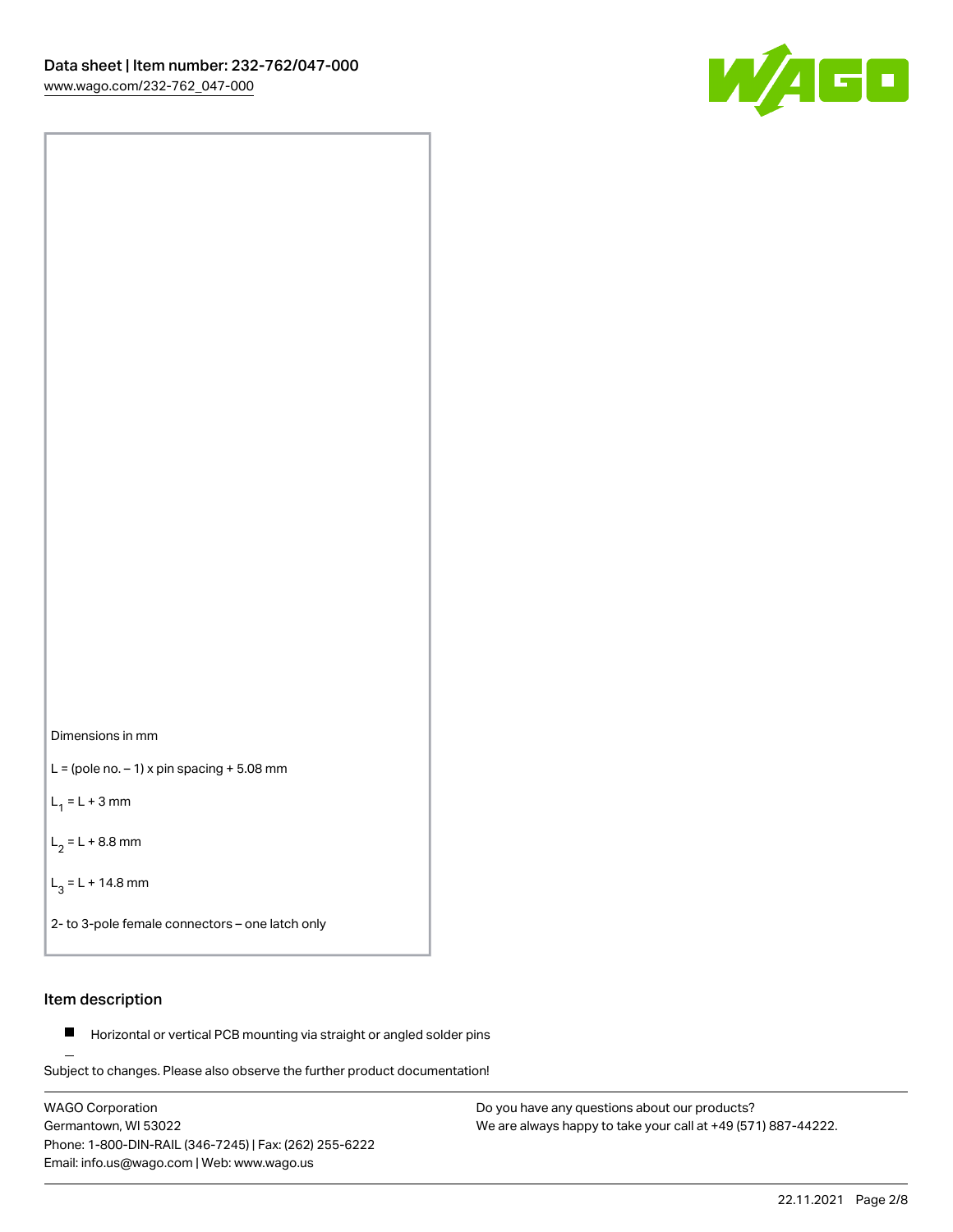

- For board-to-board and board-to-wire connections
- $\blacksquare$ Touch-proof PCB outputs
- $\blacksquare$ Easy-to-identify PCB inputs and outputs
- $\blacksquare$ With coding fingers

## Data **Notes**

| Safety information 1 | The <i>MCS – MULTI CONNECTION SYSTEM</i> includes connectors<br>without breaking capacity in accordance with DIN EN 61984. When<br>used as intended, these connectors must not be connected<br>/disconnected when live or under load. The circuit design should<br>ensure header pins, which can be touched, are not live when<br>unmated. |
|----------------------|--------------------------------------------------------------------------------------------------------------------------------------------------------------------------------------------------------------------------------------------------------------------------------------------------------------------------------------------|
| Variants:            | Other pole numbers<br>3.8 mm pin projection for male headers with straight solder pins<br>Gold-plated or partially gold-plated contact surfaces<br>Other versions (or variants) can be requested from WAGO Sales or<br>configured at https://configurator.wago.com/                                                                        |

# Electrical data

### IEC Approvals

| Ratings per                 | IEC/EN 60664-1                                                        |
|-----------------------------|-----------------------------------------------------------------------|
| Rated voltage (III / 3)     | 500 V                                                                 |
| Rated surge voltage (III/3) | 6kV                                                                   |
| Rated voltage (III/2)       | 630 V                                                                 |
| Rated surge voltage (III/2) | 6 <sub>kV</sub>                                                       |
| Nominal voltage (II/2)      | 1000 V                                                                |
| Rated surge voltage (II/2)  | 6 <sub>kV</sub>                                                       |
| Rated current               | 12A                                                                   |
| Legend (ratings)            | $(III / 2)$ $\triangle$ Overvoltage category III / Pollution degree 2 |

### UL Approvals

| Approvals per                  | UL 1059 |
|--------------------------------|---------|
| Rated voltage UL (Use Group B) | 300 V   |
| Rated current UL (Use Group B) | 15 A    |
| Rated voltage UL (Use Group D) | 300 V   |
| Rated current UL (Use Group D) | 10 A    |

Subject to changes. Please also observe the further product documentation!

| <b>WAGO Corporation</b>                                | Do you have any questions about our products?                 |
|--------------------------------------------------------|---------------------------------------------------------------|
| Germantown, WI 53022                                   | We are always happy to take your call at +49 (571) 887-44222. |
| Phone: 1-800-DIN-RAIL (346-7245)   Fax: (262) 255-6222 |                                                               |
| Email: info.us@wago.com   Web: www.wago.us             |                                                               |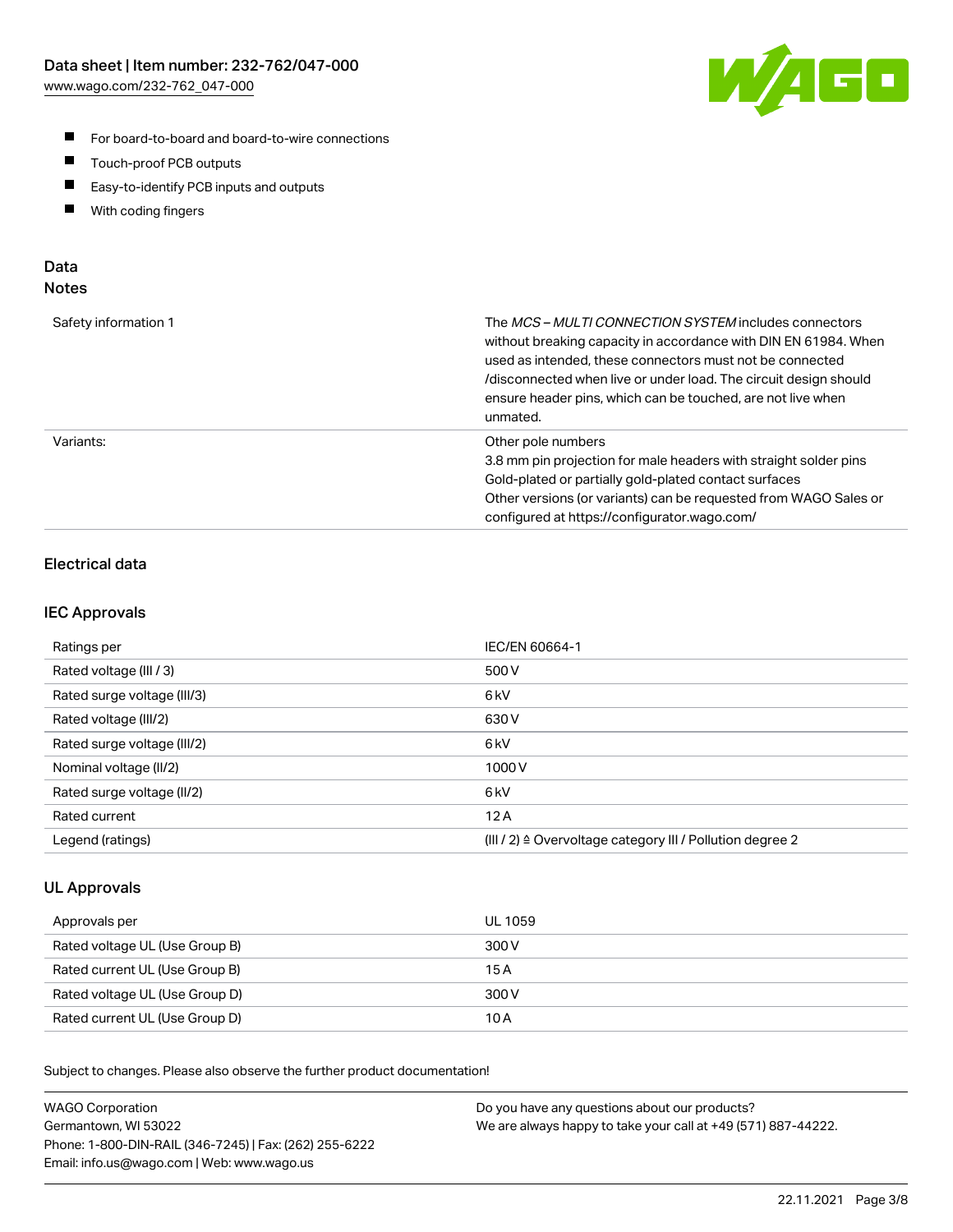

## Ratings per UL

| Rated voltage UL 1977 | 600   |
|-----------------------|-------|
| Rated current UL 1977 | . O F |

## CSA Approvals

| Approvals per                   | CSA   |
|---------------------------------|-------|
| Rated voltage CSA (Use Group B) | 300 V |
| Rated current CSA (Use Group B) | 15 A  |
| Rated voltage CSA (Use Group D) | 300 V |
| Rated current CSA (Use Group D) | 10 A  |

#### Connection data

| Total number of potentials |  |
|----------------------------|--|
| Number of connection types |  |
| Number of levels           |  |

#### Connection 1

| Number of poles |  |
|-----------------|--|
|                 |  |

# Physical data

| Pin spacing                          | 7.62 mm / 0.3 inch    |
|--------------------------------------|-----------------------|
| Width                                | 27.5 mm / 1.083 inch  |
| Height                               | 23.25 mm / 0.915 inch |
| Height from the surface              | 18.25 mm / 0.719 inch |
| Depth                                | 11.6 mm / 0.457 inch  |
| Solder pin length                    | 5 <sub>mm</sub>       |
| Solder pin dimensions                | $0.6 \times 1$ mm     |
| Drilled hole diameter with tolerance | $1.3$ $(+0.1)$ mm     |

# Mechanical data

| Mounting type | Mounting flange             |
|---------------|-----------------------------|
| Mounting type | Flush feed-through mounting |
|               | Panel mounting              |

Subject to changes. Please also observe the further product documentation!

| <b>WAGO Corporation</b>                                | Do you have any questions about our products?                 |
|--------------------------------------------------------|---------------------------------------------------------------|
| Germantown, WI 53022                                   | We are always happy to take your call at +49 (571) 887-44222. |
| Phone: 1-800-DIN-RAIL (346-7245)   Fax: (262) 255-6222 |                                                               |
| Email: info.us@wago.com   Web: www.wago.us             |                                                               |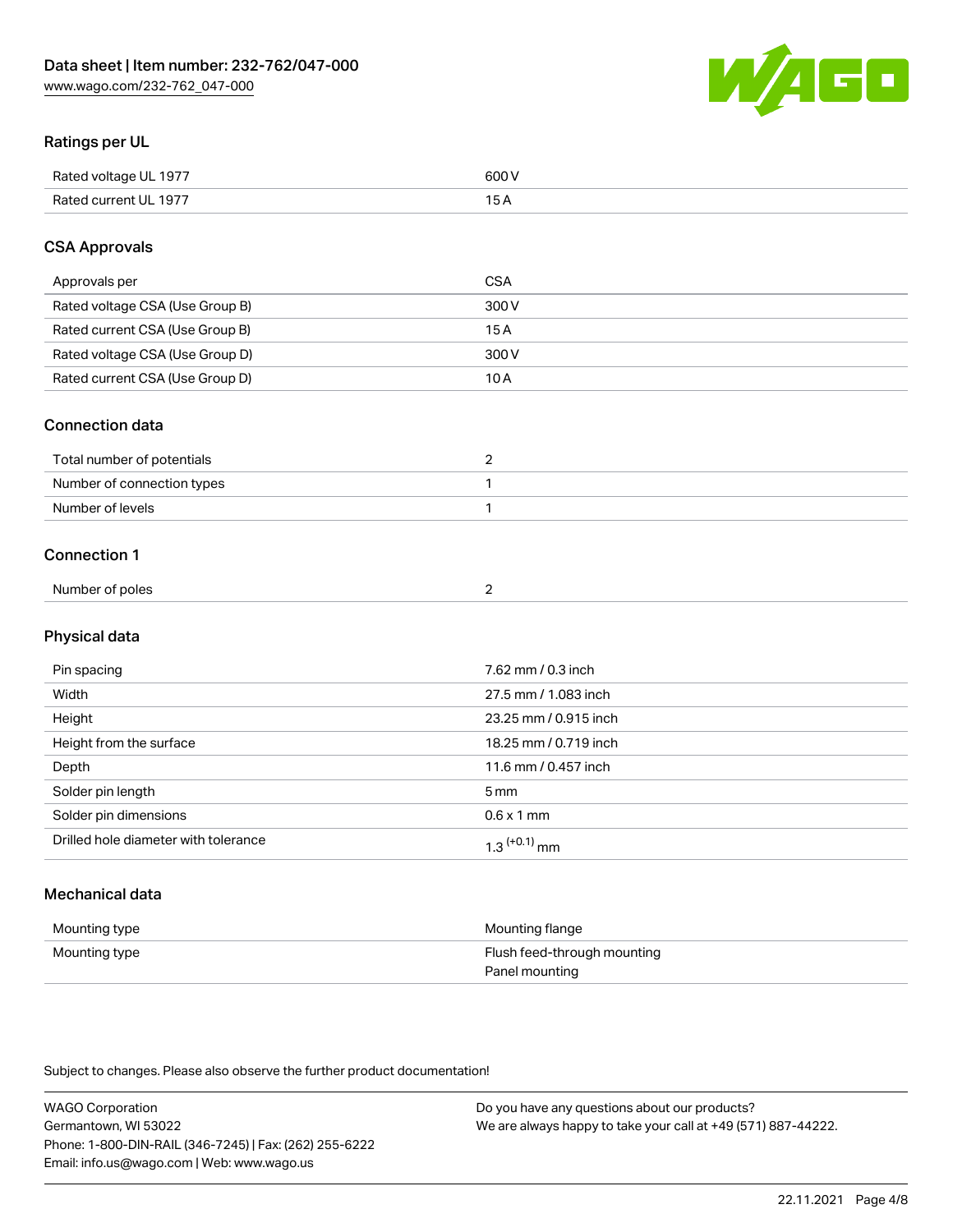

## Plug-in connection

| Contact type (pluggable connector) | Female header |
|------------------------------------|---------------|
| Connector (connection type)        | for PCB       |
| Mismating protection               | No            |
| Mating direction to the PCB        | $90^{\circ}$  |
| Locking of plug-in connection      | Without       |

# PCB contact

| PCB Contact                         | тнт                                        |
|-------------------------------------|--------------------------------------------|
| Solder pin arrangement              | over the entire female connector (in-line) |
| Number of solder pins per potential |                                            |

#### Material data

| Color                       | orange           |
|-----------------------------|------------------|
| Material group              |                  |
| Insulation material         | Polyamide (PA66) |
| Flammability class per UL94 | V <sub>0</sub>   |
| Contact material            | Copper alloy     |
| Contact plating             | tin-plated       |
| Fire load                   | $0.066$ MJ       |
| Weight                      | 3g               |

### Environmental requirements

| Limit temperature range | $-60+85 °C$ |
|-------------------------|-------------|
| .                       |             |

## Commercial data

| Product Group         | 3 (Multi Conn. System) |  |
|-----------------------|------------------------|--|
| PU (SPU)              | 50 Stück               |  |
| Packaging type        | box                    |  |
| Country of origin     | DE                     |  |
| <b>GTIN</b>           | 4017332537865          |  |
| Customs tariff number | 85366990990            |  |

# Approvals / Certificates

#### Ship Approvals

Subject to changes. Please also observe the further product documentation!

| <b>WAGO Corporation</b>                                | Do you have any questions about our products?                 |
|--------------------------------------------------------|---------------------------------------------------------------|
| Germantown, WI 53022                                   | We are always happy to take your call at +49 (571) 887-44222. |
| Phone: 1-800-DIN-RAIL (346-7245)   Fax: (262) 255-6222 |                                                               |
| Email: info.us@wago.com   Web: www.wago.us             |                                                               |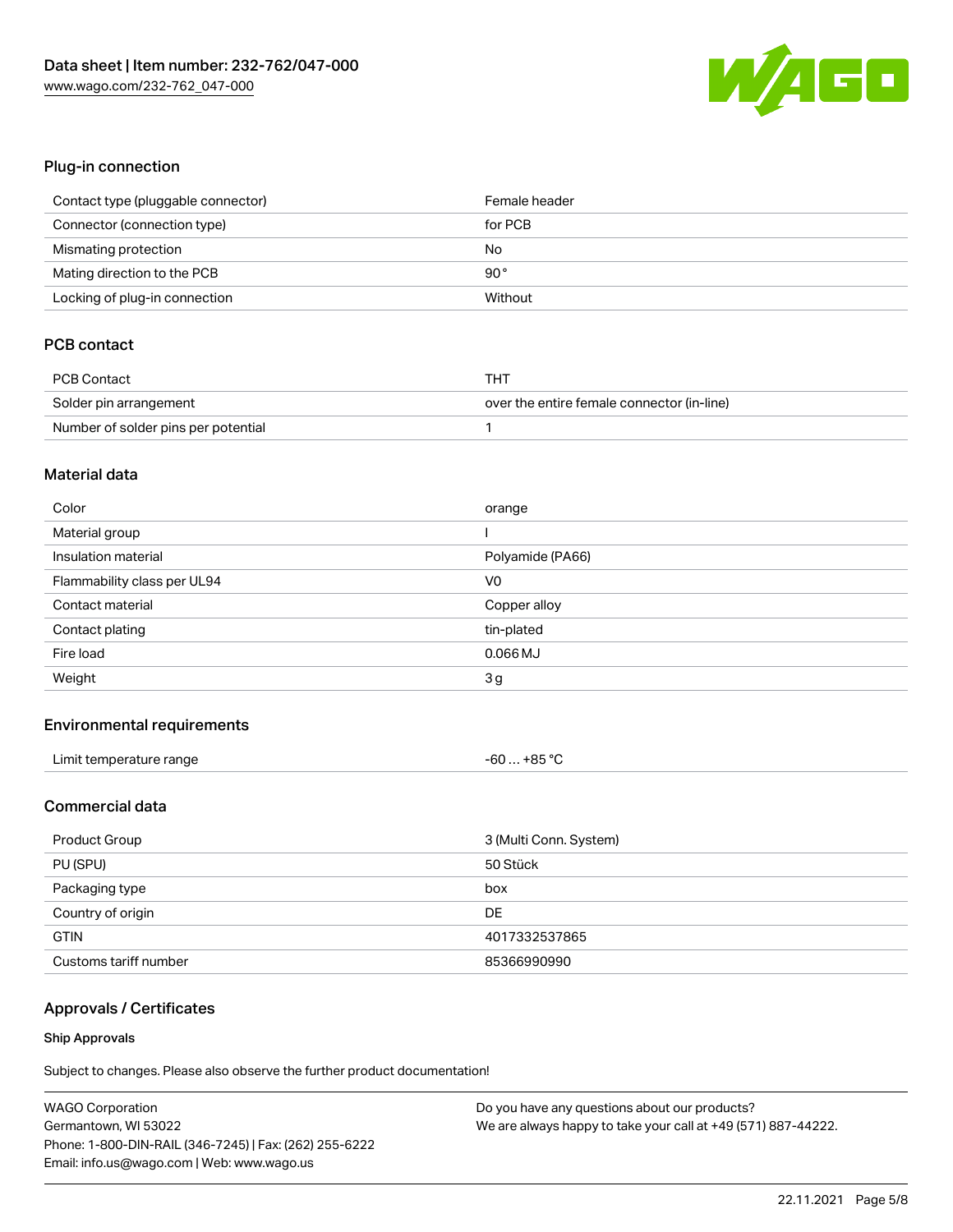

| Approval                                                | <b>Additional Approval Text</b> | Certificate<br>name                 |
|---------------------------------------------------------|---------------------------------|-------------------------------------|
| <b>ABS</b><br>American Bureau of Shipping               | $\overline{\phantom{a}}$        | $19 -$<br>HG15869876-<br><b>PDA</b> |
| <b>BV</b><br>Bureau Veritas S.A.                        | IEC 60998                       | 11915/D0 BV                         |
| <b>DNV GL</b><br>Det Norske Veritas, Germanischer Lloyd |                                 | TAE000016Z                          |
| <b>UL-Approvals</b>                                     |                                 |                                     |
| Approval                                                | <b>Additional Approval Text</b> | Certificate<br>name                 |
| <b>UR</b><br>Underwriters Laboratories Inc.             | <b>UL 1977</b>                  | E45171                              |
| <b>UR</b><br>Underwriters Laboratories Inc.             | <b>UL 1059</b>                  | E45172                              |
| Counterpart<br>Item no.731-632                          |                                 |                                     |
|                                                         |                                 |                                     |

## Optional accessories

Testing accessories

Testing accessories



1-conductor male connector; CAGE CLAMP®; 2.5 mm²; Pin spacing 7.62 mm; 2-pole; 2,50 mm²; orange [www.wago.com/731-632](https://www.wago.com/731-632)

.<br>Subject to changes. Please also observe the further product documentation!

WAGO Corporation Germantown, WI 53022 Phone: 1-800-DIN-RAIL (346-7245) | Fax: (262) 255-6222 Email: info.us@wago.com | Web: www.wago.us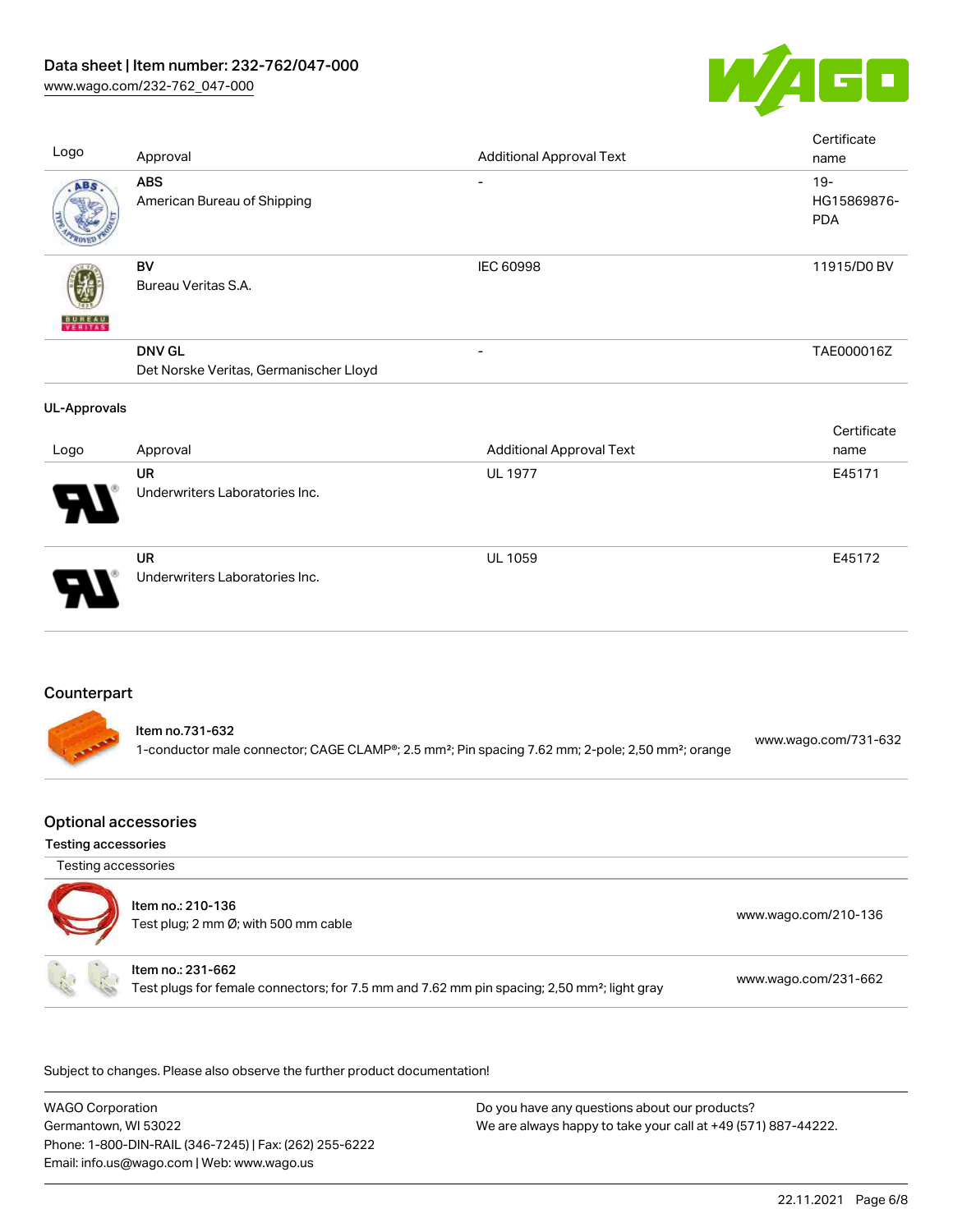### Downloads Documentation



| <b>Additional Information</b>                                                                                                                                          |            |               |          |
|------------------------------------------------------------------------------------------------------------------------------------------------------------------------|------------|---------------|----------|
| <b>Technical explanations</b>                                                                                                                                          | 2019 Apr 3 | pdf<br>2.0 MB | Download |
|                                                                                                                                                                        |            |               |          |
| <b>CAD files</b>                                                                                                                                                       |            |               |          |
| CAE data                                                                                                                                                               |            |               |          |
| EPLAN Data Portal 232-762/047-000                                                                                                                                      |            | <b>URL</b>    | Download |
| EPLAN Data Portal 232-762/047-000                                                                                                                                      |            | <b>URL</b>    | Download |
| PCB Design                                                                                                                                                             |            |               |          |
| Symbol and Footprint 232-762/047-000                                                                                                                                   |            | <b>URL</b>    | Download |
| CAx data for your PCB design, consisting of "schematic symbols and PCB footprints",<br>allow easy integration of the WAGO component into your development environment. |            |               |          |
| Supported formats:                                                                                                                                                     |            |               |          |
| Accel EDA 14 & 15                                                                                                                                                      |            |               |          |

- $\blacksquare$ Altium 6 to current version
- $\blacksquare$ Cadence Allegro
- $\blacksquare$ **DesignSpark**
- $\blacksquare$ Eagle Libraries
- $\blacksquare$ KiCad
- $\blacksquare$ Mentor Graphics BoardStation
- $\blacksquare$ Mentor Graphics Design Architect
- $\blacksquare$ Mentor Graphics Design Expedition 99 and 2000
- $\blacksquare$ OrCAD 9.X PCB and Capture
- $\blacksquare$ PADS PowerPCB 3, 3.5, 4.X, and 5.X
- $\blacksquare$ PADS PowerPCB and PowerLogic 3.0
- $\blacksquare$ PCAD 2000, 2001, 2002, 2004, and 2006
- $\blacksquare$ Pulsonix 8.5 or newer
- $\blacksquare$ STL
- $\blacksquare$ 3D STEP
- П TARGET 3001!
- $\blacksquare$ View Logic ViewDraw

Subject to changes. Please also observe the further product documentation!

WAGO Corporation Germantown, WI 53022 Phone: 1-800-DIN-RAIL (346-7245) | Fax: (262) 255-6222 Email: info.us@wago.com | Web: www.wago.us